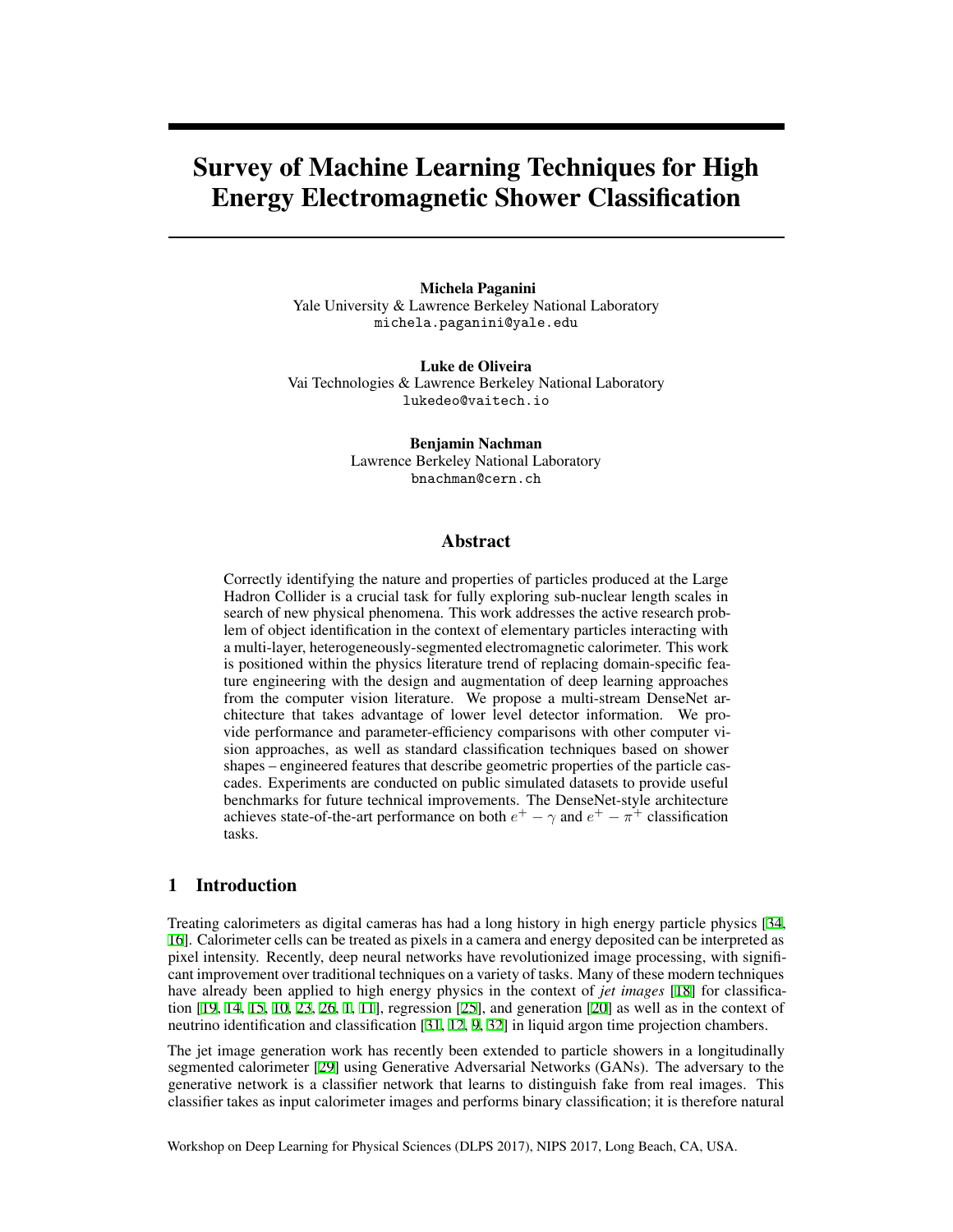<span id="page-1-0"></span>Table 1: Specifications of the calorimeter layers

| Layer Number | Depth in $z$<br>direction (mm) | $N_{\mathrm{cells},x}$ | Width of cell in $x$<br>direction (mm) | $N_{\text{cells},y}$ | Width of cell in $y$<br>direction (mm) |
|--------------|--------------------------------|------------------------|----------------------------------------|----------------------|----------------------------------------|
|              | 90                             |                        | 160                                    | りり                   |                                        |
|              | 347                            |                        | 40                                     |                      | 40                                     |
|              | 43                             |                        | 40                                     |                      | 80                                     |

to ask how well this architecture performs when applied to the task of particle identification. In this paper, we explore the classification of particles in a longitudinally segmented calorimeter using the techniques developed in Ref. [\[29](#page-5-9)] as well as other ideas from modern computer vision.

Traditional techniques for identifying particles in a longitudinally segmented calorimeter rely on a small number of *shower shapes*. These engineered features of the the three-dimensional shower profile are powerful tools for identifying and calibrating photons and electrons [[3](#page-4-8), [2](#page-4-9), [5,](#page-4-10) [6](#page-4-11)] as well as extracting pointing information for photons [\[4](#page-4-12), [7](#page-4-13)]. Our goal is to show how much one can gain from using modern machine learning techniques, treating calorimeter region around one particle shower as digital image with multiple layers. Unlike a typical RGB image, longitudinally segmented calorimeter images are sparse, without smooth features or sharp edges, and have a causal relationship between layers so it is not sufficient to treat each layer independently. For these reasons, state-ofthe-art image processing techniques must be adapted to fit for this application domain.

This paper presents an application of deep neural network techniques for electron, photon, and pion identification and regression in a longitudinally segmented electromagnetic calorimeter. Similar efforts, using similar datasets, exist within the high energy physics community. We provide a set of baselines to help reduce the search space towards optimal solutions.

# 2 Dataset

We utilize a public dataset [[30,](#page-5-10) [29](#page-5-9)] composed of 500,000 *e* <sup>+</sup>, 500,000 *π* <sup>+</sup>, and 400,000 *γ* showers induced by the electromagnetic and nuclear interactions that the incident and secondary particles undergo as they propagate through the designed electromagnetic calorimeter.

The geometry of the detector, built from a modified version of the GEANT4 B4 example, consists of a cubic section along the radial (*z*) direction of  $V = 480$  mm<sup>3</sup> of an ATLAS-inspired electromagnetic calorimeter, at a distance of  $z_0 = 288$  mm from the origin. The volume is segmented along its radial dimension into three layers of depth 90 mm, 347 mm, and 43 mm, each composed by flat alternating layers of lead (absorber) and LAr (active material) of thickness 2 mm and 4 mm, respectively. Each of the three sub-volumes has a different resolution, with voxels of dimensions summarized in Table [1.](#page-1-0)

## <span id="page-1-1"></span>3 Method

The proposed DenseNet-style architecture is tested, along with a set of baseline architectures, on two two classification tasks ( $e^+$  versus  $\gamma$ , and  $e^+$  versus  $\pi^+$ ). The scope of this approach is to document both successful and unsuccessful attempts, and to inform the community on what techniques appear to be more promising and worth pursuing.

All neural networks are build using KERAS V2.0.6 [[17\]](#page-5-11) with TENSORFLOW V1.2.1 [\[8](#page-4-14)] as a backend, and trained on an NVIDIA GeForce GTX TITAN X with the Adam [\[24](#page-5-12)] optimizer to minimize the cross-entropy between the predicted and target distributions. After a baseline hyperparameter scan, the learning rate is set to 0.001 for all networks on the  $e^+ - \gamma$  task, and 0.0001 in the  $e^+ - \pi^+$ task.

Six-Layer Fully-Connected Network on Shower Shapes The first baseline is a feed-forward neural network with 20 shower shape input variables. The architecture consists of five fully connected - LeakyReLU [[27\]](#page-5-13) - dropout [[33\]](#page-5-14) - batch normalization [[22\]](#page-5-15) blocks, with hidden representations of size 512, 1024, 2048, 1024, and 128 respectively, and a final one-dimensional output with sigmoid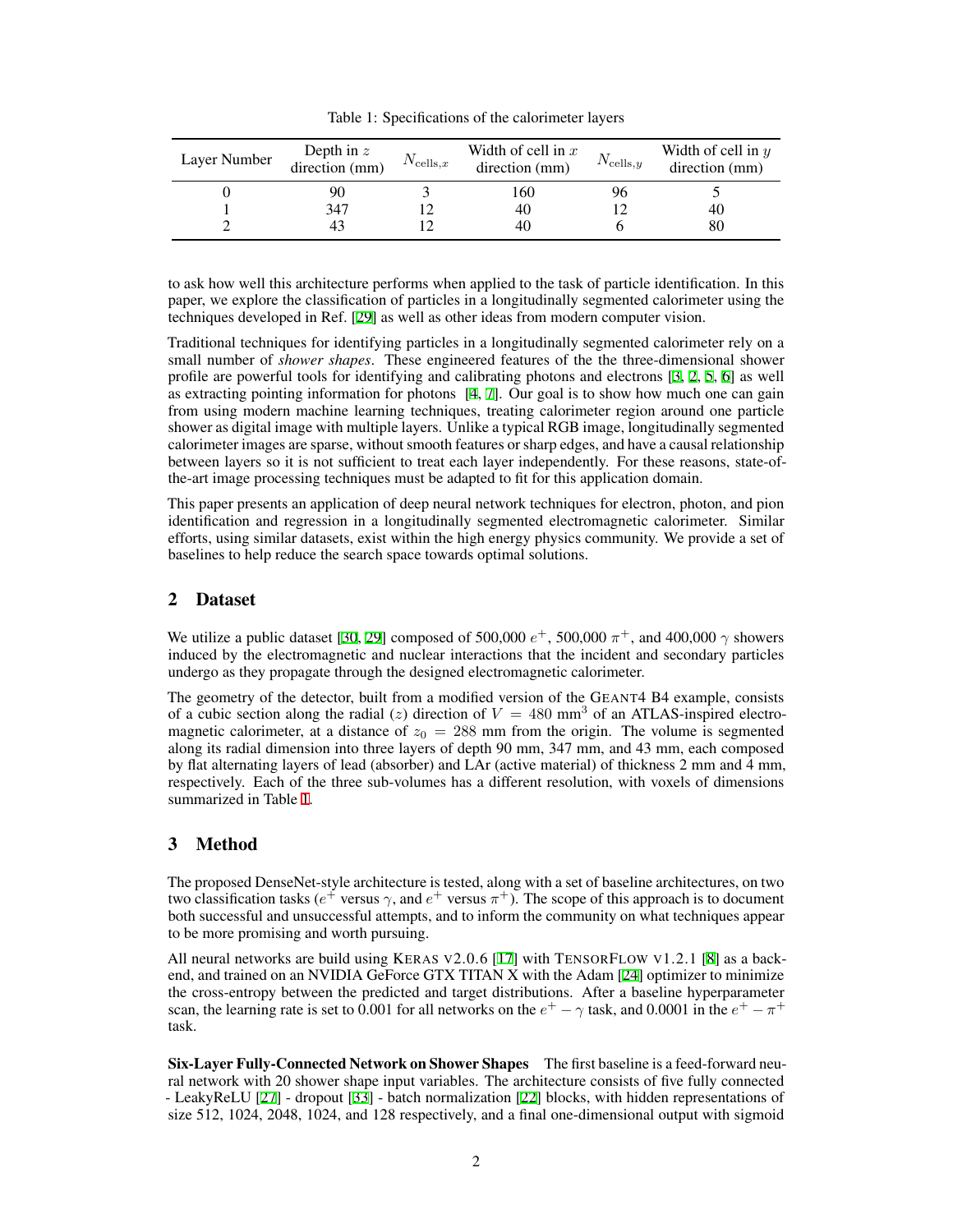activation. The network has a total of 4,873,985 trainable parameters, and the batch size is chosen to be 128.

Six-Layer Fully-Connected Network on Individual Pixel Intensities The network structure is identical to the one described above, except for the first layer that now receives as inputs the 504 calorimeter pixel intensities from a shower representation, as opposed to the 20 shower shape variables used in the previous benchmark. The network now has a total of 5,121,793 trainable parameters, and the batch size is chosen to be 128.

Three-Stream Locally-Connected Network Locally-connected layers have shown promising results compared to their convolutional counterpart in both classification and generation tasks [[20,](#page-5-6) [19,](#page-5-2) [13\]](#page-4-15) on high energy physics datasets, where domain-specific preprocessing techniques allow to rotate, crop, and center images with very high sparsity, dynamic range, and physical meaning associate to pixel intensities [[18\]](#page-5-1). Unlike the case of natural images, this application domain has been shown to benefit from the location specificity of filters learned by locally-connected layers.

These were recently employed in the design of both the generator and the discriminator networks in Location-Aware Generative Adversarial Networks (LAGAN) [\[20](#page-5-6)], and their multi-stream evolution (CaloGAN) [[29](#page-5-9)].

We draw inspiration from previous applications in generative modeling to test a similar design for the classification tasks presented in this work.

The network consists of three streams of LAGAN-style blocks, each aimed at processing images from one of the three calorimeter layers, and each containing a convolutional layer and three sets of locally-connected layers, batch normalization, and leaky rectified linear units. The features learned from the three streams provide different representations of individual showers, and are then concatenated and processed through a top fully-connected layer with a sigmoid activation. The network has a total of 17,525,697 trainable parameters, and the batch size is chosen to be 128.

Three-Stream Convolutional Network Although locally-connected layers were empirically found to work well with jet images centered at the origin [[28\]](#page-5-16), the advantage of using them over convolutional layers is expected to fade away as showers are produced at different incoming angles and positions. In fact, convolutional layers are designed to exploit feature translation invariance.

The architecture in the previous paragraph is modified by replacing all locally-connected layers with equivalent convolutional layers. The new network has a total of 7,434,881 trainable parameters, and the batch size is chosen to be 128.

Three-Stream DenseNet Densely Connected Convolutional Networks (DenseNets) [[21\]](#page-5-17) were introduced as an elegant solution to maximize information flow by reducing the path from input to output, in order to counter the vanishing gradient problem in very deep convolutional networks. DenseNets devise connections such that every layer receives as inputs the concatenated feature maps from every previous layer, and contributes its feature maps to every subsequent layer. These redundant connections favor feature reuse and persistence, to the point that the last classification layer will have at its disposal all of the features built by all previous layers in the network, therefore gaining access to different levels of feature representation. The network is, by design, very parameter efficient, with only 351,057 trainable parameters. To match the other benchmarks, the batch size is set to 128.

#### 3.1 Experimental Results

We examine the performance of the binary classifiers described in Sec. [3](#page-1-1) using receiver operating characteristic (ROC) curves (Fig. [1](#page-3-0)). The different efficiency ranges depicted on the axes of Figures [1\(a\)](#page-3-1) and [1\(b\)](#page-3-2) illustrate the difference in complexity between the two tasks: while charged pions are easier to separate from positrons and only the high signal efficiency range is displayed, photons share similar signatures in the electromagnetic calorimeter compared to positrons, yielding worse overall background rejection.

In both classification tasks, the DenseNet outperforms all other architectures and does so with one or two orders of magnitude fewer parameters. In the harder *e* <sup>+</sup> versus *γ* scenario, the relative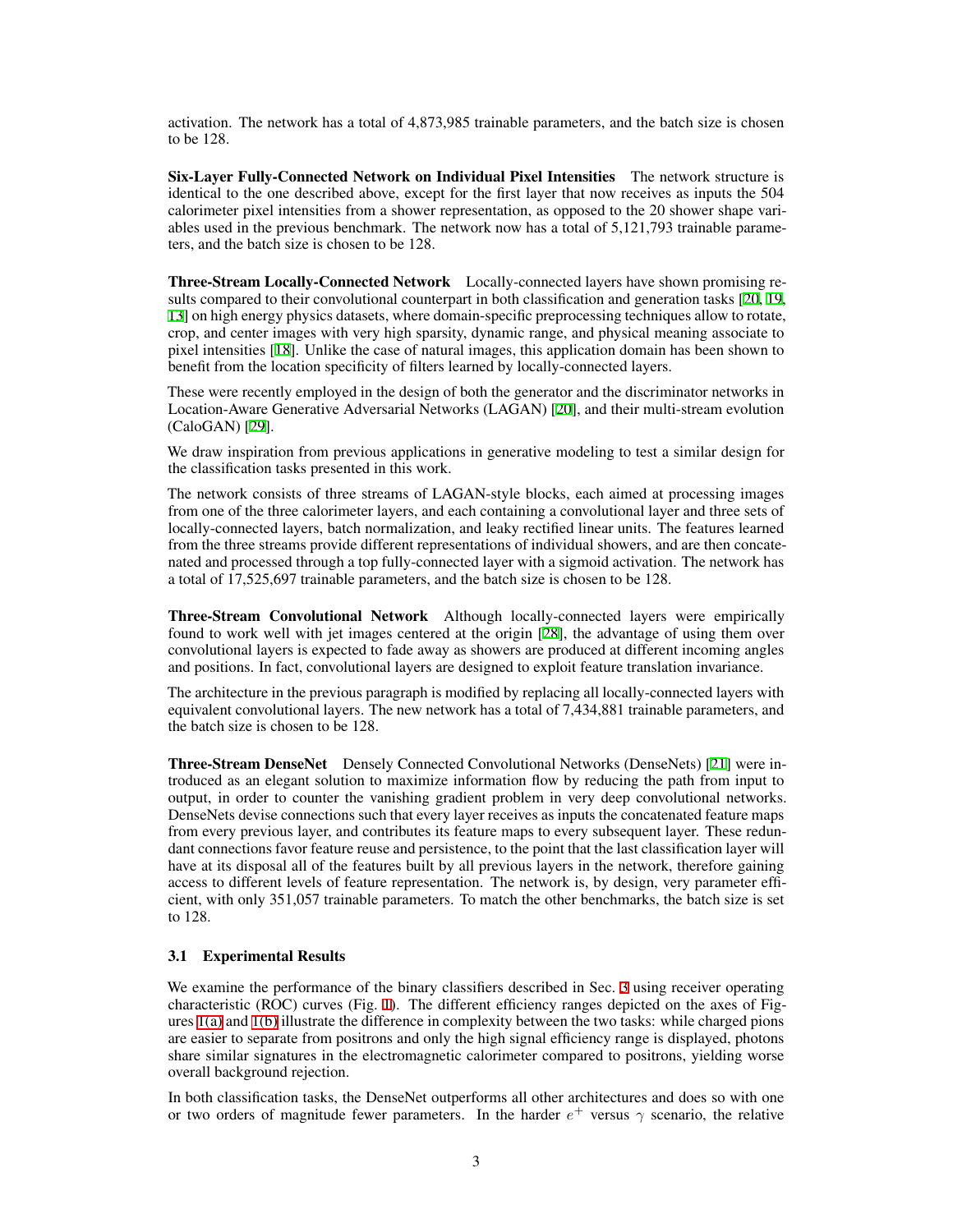<span id="page-3-1"></span>

<span id="page-3-2"></span><span id="page-3-0"></span>Figure 1: These performance plots illustrate the trade-off between maximizing the true positive ratio for positron identification (on the *x*-axis) and maximizing the background rejection, the inverse of the false positive ratio (on the *y*-axis). The five curves represent the performance of the following classifiers: in blue, the three-stream DenseNet; in orange, the three-stream convolutional network; in green, the three-stream locally-connected network; in red, the fully-connected network on shower shapes; in purple, the fully-connected network on individual pixel intensities.

Table 2: Percentage relative increase or decrease in  $\gamma$  rejection at five different  $e^+$  efficiency working points compared to the baseline fully-connected network trained on shower shape variables

<span id="page-3-3"></span>

|       |                                                                                                                         | $e^+$ efficiency                             |                                              |                                              |                                             |                                              |
|-------|-------------------------------------------------------------------------------------------------------------------------|----------------------------------------------|----------------------------------------------|----------------------------------------------|---------------------------------------------|----------------------------------------------|
|       |                                                                                                                         | 60%                                          | 70%                                          | 80%                                          | 90%                                         | 99%                                          |
| Model | FCN on shower shapes<br>FCN on unraveled pixels<br>3-Stream Locally-Connected<br>3-Stream Conv Net<br>3-Stream DenseNet | $-0.8\%$<br>$+3.0\%$<br>$+4.7\%$<br>$+7.3\%$ | $-0.7\%$<br>$+3.2\%$<br>$+5.4\%$<br>$+7.3\%$ | $-1.0\%$<br>$+4.2\%$<br>$+5.9\%$<br>$+7.7\%$ | $-1.2\%$<br>$+4.7%$<br>$+6.5\%$<br>$+7.7\%$ | $-2.0\%$<br>$+4.1\%$<br>$+5.5\%$<br>$+6.4\%$ |

<span id="page-3-4"></span>Table 3: Percentage relative increase or decrease in *π* <sup>+</sup> rejection at five different *e* <sup>+</sup> efficiency working points compared to the baseline fully-connected network trained on shower shape variables

|       |                            |           |            | $e^+$ efficiency |           |           |
|-------|----------------------------|-----------|------------|------------------|-----------|-----------|
|       |                            | 96%       | $97\%$     | 98%              | 99%       | 99.99%    |
|       | FCN on shower shapes       |           |            |                  |           |           |
| Model | FCN on unraveled pixels    | $-14.4\%$ | $-7.6\%$   | $+0.76\%$        | $+0.0\%$  | $-34.6\%$ |
|       | 3-Stream Locally-Connected | $+2.3\%$  | $+4.8\%$   | $+11.9\%$        | $+22.3%$  | $-43.7\%$ |
|       | 3-Stream Conv Net          | $+20.3%$  | $+31.0%$   | $+17.9\%$        | $+32.4%$  | $-6.8\%$  |
|       | 3-Stream DenseNet          | $+81.6\%$ | $+107.5\%$ | $+100.0\%$       | $+90.1\%$ | $+34.9\%$ |

performance differentials with respect to the shower shapes-based classifier are provided, for five different  $e^+$  efficiency points, in Table [2.](#page-3-3) Similar results are provided in Table [3](#page-3-4) for the  $e^+$  versus  $\pi^+$  classification task.

# 4 Conclusion

We benchmarked a range of machine learning methods on a particle identification task using a publicly available dataset. We highlighted unique properties of physical datasets that demand careful architecture design considerations. With domain specific evaluation constraints in mind, emphasis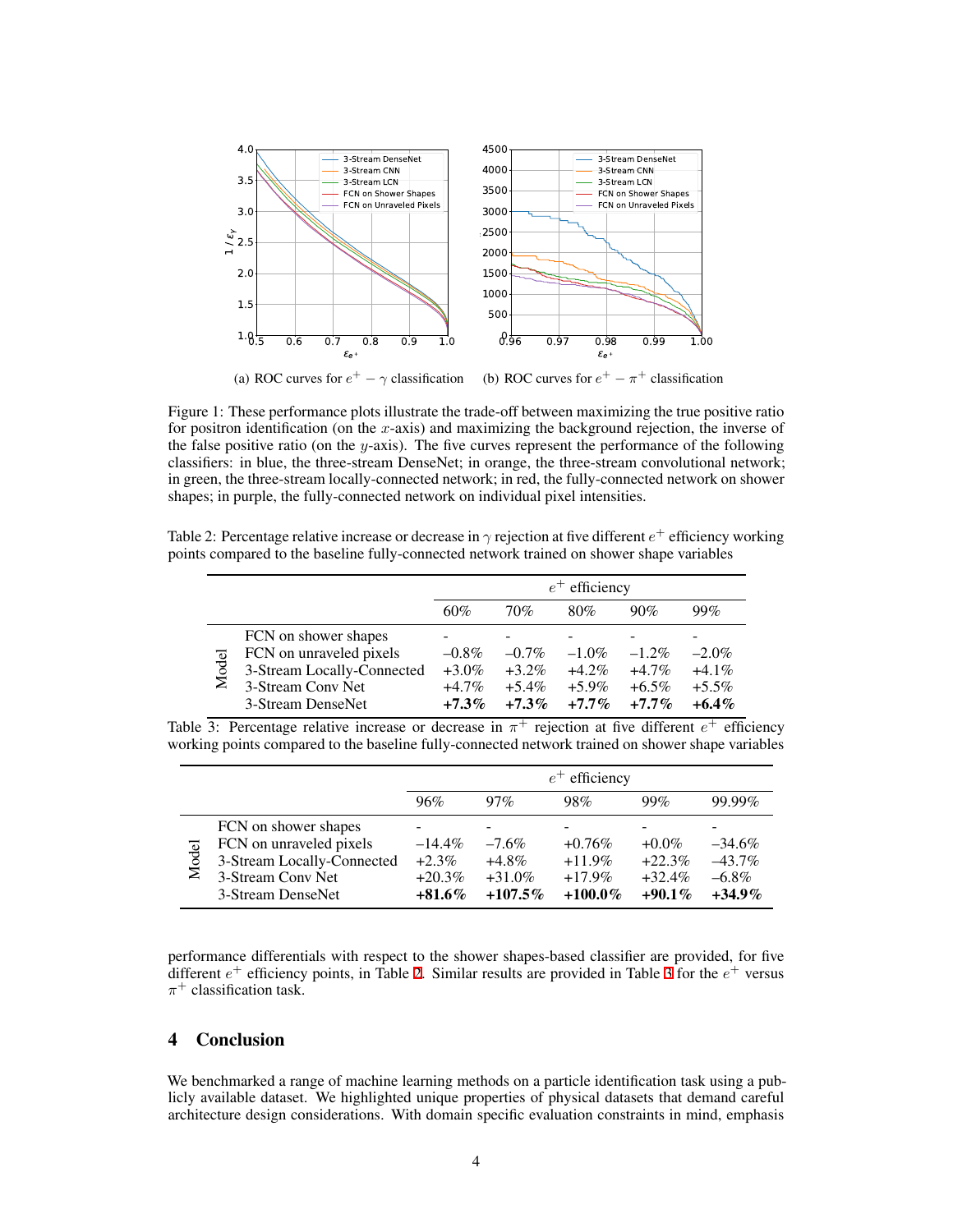was put on the computational and parameter efficiency of the various models. DenseNets were identified as highly a performant and efficient first solution.

Ongoing work on model interpretability identified critical regions in image space where the DenseNet and the baseline shower shapes-based tagger are not in agreement on the shower labels. Forthcoming work will provide evidence to conclude that the DenseNet is learning information beyond what is explained by the shower shapes, and it is correctly classifying these subsets of showers despite their apparent similarity to the opposite class. Further studies will be necessary to investigate what extra knowledge the DenseNet is relying on, and how this information can be used to augment the shower shapes.

#### References

- <span id="page-4-4"></span>[1] New Developments for Jet Substructure Reconstruction in CMS. 2017.
- <span id="page-4-9"></span>[2] Morad Aaboud et al. Measurement of the photon identification efficiencies with the ATLAS detector using LHC Run-1 data. *Eur. Phys. J.*, C76(12):666, 2016.
- <span id="page-4-8"></span>[3] Morad Aaboud et al. Electron efficiency measurements with the ATLAS detector using 2012 LHC protonproton collision data. *Eur. Phys. J.*, C77(3):195, 2017.
- <span id="page-4-12"></span>[4] Georges Aad et al. Observation of a new particle in the search for the Standard Model Higgs boson with the ATLAS detector at the LHC. *Phys. Lett.*, B716:1–29, 2012.
- <span id="page-4-10"></span>[5] Georges Aad et al. Electron and photon energy calibration with the ATLAS detector using LHC Run 1 data. *Eur. Phys. J.*, C74(10):3071, 2014.
- <span id="page-4-11"></span>[6] Georges Aad et al. Electron reconstruction and identification efficiency measurements with the ATLAS detector using the 2011 LHC proton-proton collision data. *Eur. Phys. J.*, C74(7):2941, 2014.
- <span id="page-4-13"></span>[7] Georges Aad et al. Search for nonpointing and delayed photons in the diphoton and missing transverse momentum final state in 8 TeV *pp* collisions at the LHC using the ATLAS detector. *Phys. Rev.*, D90(11):112005, 2014.
- <span id="page-4-14"></span>[8] Martín Abadi et al. TensorFlow: Large-scale machine learning on heterogeneous systems, 2015. Software available from tensorflow.org.
- <span id="page-4-7"></span>[9] R. Acciarri et al. Convolutional Neural Networks Applied to Neutrino Events in a Liquid Argon Time Projection Chamber. *JINST*, 12(03):P03011, 2017.
- <span id="page-4-3"></span>[10] Leandro G. Almeida, Mihailo Backovi, Mathieu Cliche, Seung J. Lee, and Maxim Perelstein. Playing Tag with ANN: Boosted Top Identification with Pattern Recognition. *JHEP*, 07:086, 2015.
- <span id="page-4-5"></span>[11] ATLAS Collaboration. Quark versus Gluon Jet Tagging Using Jet Images with the ATLAS Detector. *ATL-PHYS-PUB-2017-017*, 2017.
- <span id="page-4-6"></span>[12] A. Aurisano, A. Radovic, D. Rocco, A. Himmel, M. D. Messier, E. Niner, G. Pawloski, F. Psihas, A. Sousa, and P. Vahle. A Convolutional Neural Network Neutrino Event Classifier. *JINST*, 11(09):P09001, 2016.
- <span id="page-4-15"></span>[13] P. Baldi, K. Bauer, C. Eng, P. Sadowski, and D. Whiteson. Jet substructure classification in high-energy physics with deep neural networks. *Phys. Rev.*, 93(9):094034, May 2016.
- <span id="page-4-1"></span>[14] Pierre Baldi, Kevin Bauer, Clara Eng, Peter Sadowski, and Daniel Whiteson. Jet Substructure Classification in High-Energy Physics with Deep Neural Networks. *Phys. Rev.*, D93(9):094034, 2016.
- <span id="page-4-2"></span>[15] James Barnard, Edmund Noel Dawe, Matthew J. Dolan, and Nina Rajcic. Parton Shower<br>Uncertainties in Jet Substructure Analyses with Deep Neural Networks. Phys. Rev. Uncertainties in Jet Substructure Analyses with Deep Neural Networks. D95(1):014018, 2017.
- <span id="page-4-0"></span>[16] R K Bock. Techniques of image processing in high-energy physics. 1996.